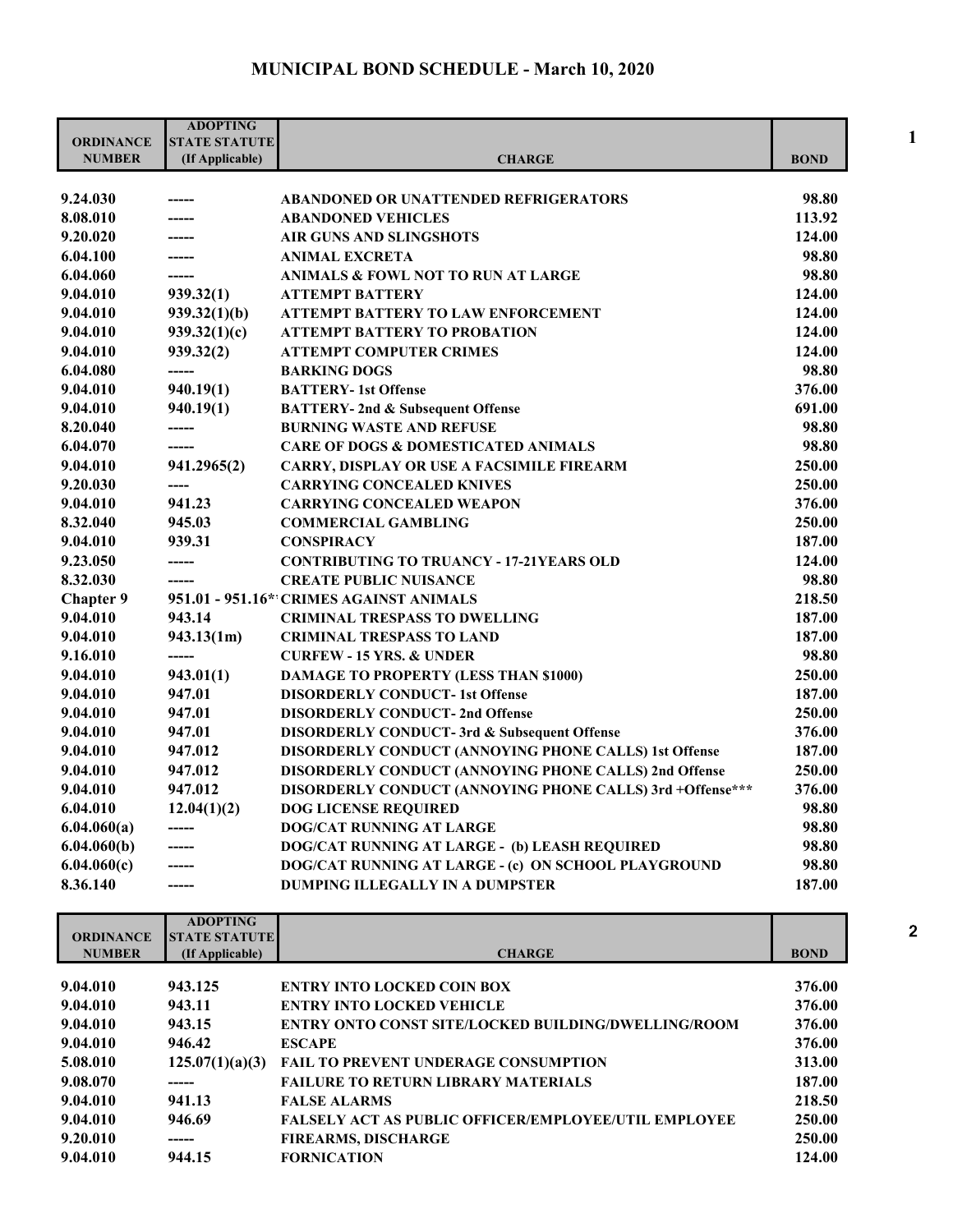| 9.04.010  | 940.225(3m)    | <b>FOURTH DEGREE SEXUAL ASSAULT</b>                       | 691.00 |
|-----------|----------------|-----------------------------------------------------------|--------|
| 9.04.010  | 943.21         | FRAUD-HOTEL/RESTAURANT/REC.ATTRACTION, TAXI, GAS STATION  | 250.00 |
| 9.23.040  |                | <b>HABITUAL TRUANCY - 18 YEARS OLD</b>                    | 187.00 |
| 9.23.040  |                | <b>HABITUAL TRUANCY - 17 YEARS OLD</b>                    | 124.00 |
| 9.23.040  |                | <b>HABITUAL TRUANCY - UNDER 17 YEARS OLD</b>              | 98.80  |
| 6.04.120  | ------         | <b>HABITUALLY BARKING DOG</b>                             | 98.80  |
| 9.04.010  | 947.013        | <b>HARASSMENT</b>                                         | 313.00 |
| 9.04.010  | 951.095        | <b>HARASSMENT OF POLICE ANIMALS</b>                       | 218.50 |
| 6.04.090  |                | <b>HARBORING MAD/VICIOUS DOG OR OTHER DOM ANIMAL</b>      | 218.50 |
| 5.08.010  | 125.085(3)(b)  | <b>I.D. VIOLATIONS - 17-20 YEARS - 1ST OFFENSE</b>        | 187.00 |
| 5.08.010  | 125.085(3)(b)  | <b>I.D. VIOLATIONS - 17-20 YEARS - 2ND OFFENSE</b>        | 313.00 |
| 5.08.010  | 125.085(3)(b)  | <b>I.D. VIOLATIONS - 17-20 YEARS - 3RD OFFENSE</b>        | 439.00 |
| 5.08.010  | 125.085(3)(b)  | I.D. VIOLATIONS - 17-20 YEARS - 4TH & SUBSEQUENT          | 691.00 |
| 5.08.010  | 125.085(3)(b)  | <b>I.D. VIOLATIONS - UNDER 17 YEARS - 1ST OFFENSE</b>     | 98.80  |
| 5.08.010  | 125.085(3)(b)  | <b>I.D. VIOLATIONS - UNDER 17 YEARS - 2ND OFFENSE</b>     | 187.00 |
| 5.08.010  | 125.085(3)(b)  | I.D. VIOLATIONS-UNDER 17 YEARS-3RD & SUBSEQ OFFENSE       | 212.20 |
| 10.24.060 | -----          | <b>ILLEGAL OPERATION OF SNOWMOBILE ON CITY STREETS</b>    | 124.00 |
| 8.08.010  | 175.25         | <b>ILLEGAL STORAGE OF JUNKED VEHICLES</b>                 | 98.80  |
| 9.04.010  | 946.70         | <b>IMPERSONATING PEACE OFFICERS</b>                       | 376.00 |
| 9.04.010  | 941.237(2)     | <b>INTENTIONAL HANDGUN ON CLASS "B" LICENSED PREMISES</b> | 376.00 |
| 10.24.010 | 363.605.135(1) | <b>INTERFERE WITH SNOWMOBILE TRAIL SIGNS</b>              | 250.00 |
| 9.04.010  | 941.12         | <b>INTERFERING WITH FIRE FIGHTING EQUIPMENT</b>           | 111.40 |
| 9.04.010  | 943.24         | <b>ISSUE WORTHLESS CHECKS-FINE PLUS AMOUNT OF CHECK</b>   | 187.00 |
| 8.32.040  | 944.34         | <b>KEEPING PLACE OF PROSTITUTION</b>                      | 187.00 |
| 9.04.010  | 944.20         | <b>LEWD &amp; LASCIVIOUS BEHAVIOR</b>                     | 313.00 |
| 9.04.010  | 944.21         | LEWD/OBSCENE/INDECENT MATTER/PICTURES & PERFORMANCE       | 124.00 |

|                         | <b>ADOPTING</b>      |                                                                    |             |
|-------------------------|----------------------|--------------------------------------------------------------------|-------------|
| <b>ORDINANCE</b>        | <b>STATE STATUTE</b> |                                                                    |             |
| <b>NUMBER</b>           | (If Applicable)      | <b>CHARGE</b>                                                      | <b>BOND</b> |
|                         |                      |                                                                    |             |
| 9.08.030                |                      | LITTERING $(17 \& OVER)$                                           | 124.00      |
| 9.08.030                | -----                | <b>LITTERING (UNDER 17 YRS.)</b>                                   | 98.80       |
| 9.08.030                | 947.047              | <b>LITTERING SHORES</b>                                            | 155.50      |
| 8.28.020                |                      | <b>LOUD &amp; UNNECESSARY NOISE/EXHIB POWER/17 YRS. &amp; OVER</b> | 124.00      |
| 8.28.020                |                      | <b>LOUD &amp; UNNECESSARY NOISE/EXHIB POWER/UNDER 17 YRS.</b>      | 98.80       |
| 9.04.010                | 944.23               | <b>MAKING LEWD, OBSCENE OR INDECENT DRAWINGS</b>                   | 187.00      |
| 9.04.010                | 943.06               | <b>MOLOTOV COCKTAILS</b>                                           | 691.00      |
| 10.04.020               | -----                | <b>MOTOR VEHICLES PARKED ON PUBLIC OR PRIVATE PROPERTY</b>         | 98.80       |
| 9.04.010                | 218.0147(3)          | <b>MOTOR VEHICLES/SALE TO MINOR</b>                                | 98.80       |
| 9.04.010                | 941.10               | <b>NEGLIGENT HANDLING OF BURNING MATERIAL</b>                      | 124.00      |
| 9.04.010                | 946.65               | <b>OBSTRUCTING JUSTICE</b>                                         | 250.00      |
| 9.08.010                |                      | <b>OBSTRUCTING STREETS AND SIDEWALKS (17 YRS. &amp; OVER)</b>      | 98.80       |
| 9.08.010                | -----                | <b>OBSTRUCTING STREETS AND SIDEWALKS (UNDER 17 YRS.)</b>           | 98.80       |
| 9.04.010                | 941.37(2)            | <b>OBSTRUCTION OF EMERGENCY OR RESCUE PERSONNEL</b>                | 218.50      |
| 5.08.100                |                      | <b>OPEN AFTER HOURS (BAR)</b>                                      | 313.00      |
| 5.08.100                | -----                | <b>OPEN AFTER HOURS (BARTENDER)</b>                                | 187.00      |
| 5.08.100                | -----                | <b>OPEN AFTER HOURS (PATRON)</b>                                   | 124.00      |
| 9.08.020                | ------               | OPEN CISTERNS, WELLS, BASEMENTS & OTHER EXCAVATIONS                | 98.80       |
| 9.04.010                | 944.33               | <b>PANDERING</b>                                                   | 376.00      |
| 12.20.020(L)            | -----                | <b>PARK - BATHING IN POOL AFTER HOURS</b>                          | 98.80       |
| 12.20.020(B)            | ------               | <b>PARK - DEFACING PARK PROPERTY</b>                               | 250.00      |
| 12.20.020(N)            | ------               | <b>PARK - FIRES</b>                                                | 250.00      |
| 12.20.020(O)            | ------               | <b>PARK - HORSES</b>                                               | 98.80       |
| 12.20.030               |                      | <b>PARK - IN PARK AFTER HOURS</b>                                  | 98.80       |
| $12.20.020(J)(1)$ ----- |                      | <b>PARK - INTOXICATING LIQUORS</b>                                 | 98.80       |
| 12.20.020(E)            | ------               | <b>PARK - LITTERING</b>                                            | 124.00      |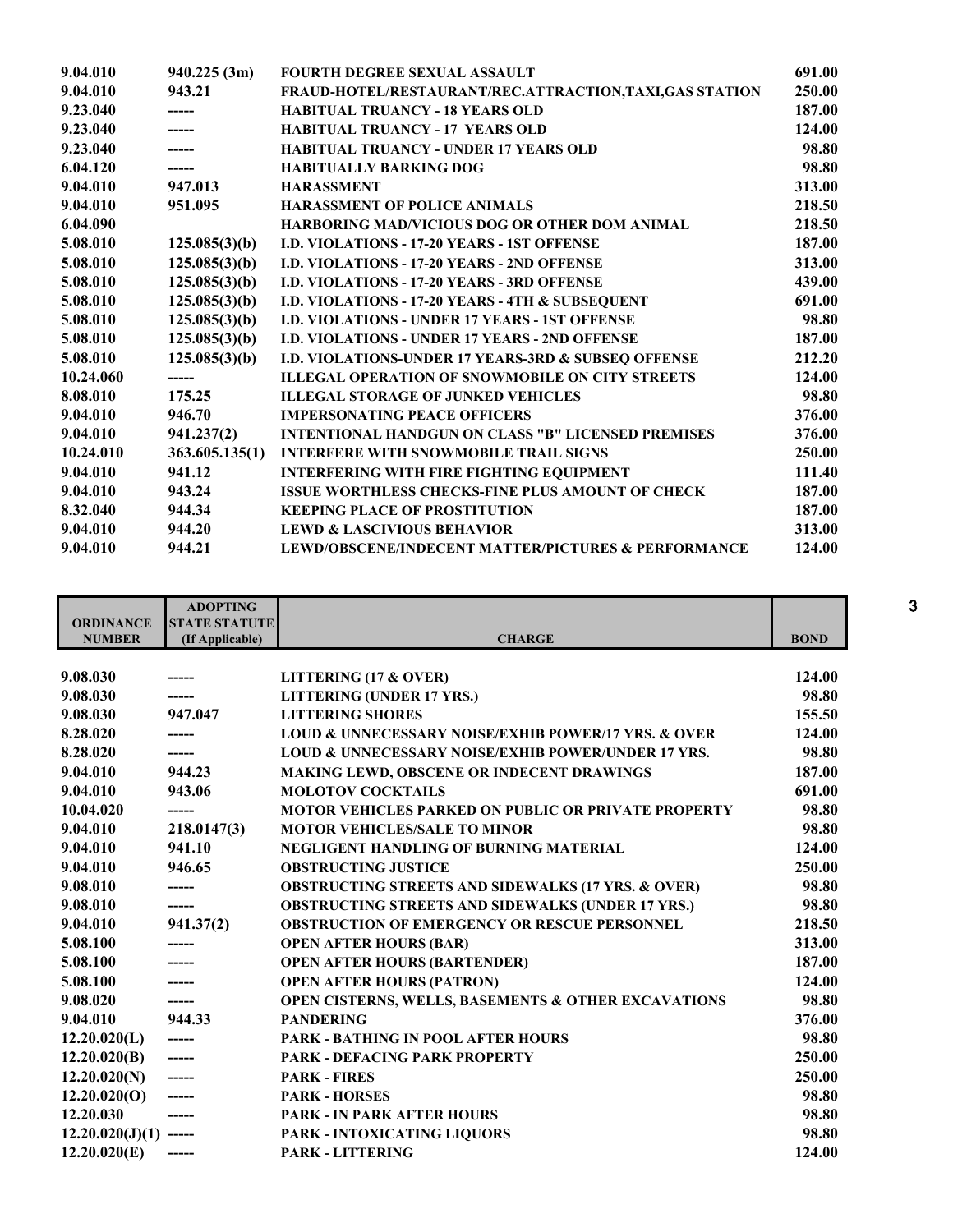| 12.20.020(A) |               | PARK - NIGHT PARKING                                           | 98.80  |
|--------------|---------------|----------------------------------------------------------------|--------|
| 12.20.020(K) |               | <b>PARK - PARKED ON GRASS</b>                                  | 98.80  |
| 12.20.020(M) | -----         | <b>PARK - TRAFFIC RULES</b>                                    | 98.80  |
| 9.04.010     | 944.31        | <b>PATRONIZING PROSTITUTES</b>                                 | 187.00 |
| 8.28.020     | ------        | POLLUTION BY MOTOR VEHICLE/FAILURE TO REPAIR                   | 98.80  |
| 9.04.010     | 961.573(1)    | <b>POSSESSION DRUG PARAPHERNALIA-17 YRS. &amp; OVER</b>        | 187.00 |
| 9.04.010     | 961.573(2)    | <b>POSSESS DRUG PARAPHERNALIA - UNDER 17 YRS - 1ST OFFENSE</b> | 98.80  |
| 9.04.010     | 961.573(2)    | POSSESS DRUG PARAPHERNALIA - UNDER 17 YRS - 2ND OFFENSE        | 136.60 |
| 9.04.010     | 961.573(2)    | <b>POSSESS DRUG PARAPHERNALIA - UNDER 17 YRS - 3RD OFFENSE</b> | 187.00 |
| 9.04.010     | 961.41(3g)(e) | <b>POSSESSION OF MARIJUANA - UNDER 17 YRS OLD</b>              | 98.80  |
| 9.04.010     | 961.41(3g)(e) | <b>POSSESSION OF MARIJUANA - 17 YRS. &amp; OVER</b>            | 187.00 |
| 9.24.040     |               | <b>POSSESSION OF OPEN CONTAINER (LIQUOR &amp; BEER)</b>        | 98.80  |
| 9.04.010     | 941.24        | <b>POSSESSION OF SWITCH BLADE KNIFE</b>                        | 250.00 |
| 9.04.010     | 254.92(2)     | <b>POSSESSION OF TOBACCO - 1st Offense</b>                     | 73.60  |
| 9.04.010     | 254.92(2)     | <b>POSSESSION OF TOBACCO - 2nd Offense</b>                     | 86.20  |
| 9.04.010     | 254.92(2)     | POSSESSION OF TOBACCO - 3rd Offense***                         | 98.80  |
|              |               |                                                                |        |

| <b>ORDINANCE</b> | <b>ADOPTING</b><br><b>STATE STATUTE</b> |                                                          |             |
|------------------|-----------------------------------------|----------------------------------------------------------|-------------|
| <b>NUMBER</b>    | (If Applicable)                         | <b>CHARGE</b>                                            | <b>BOND</b> |
|                  |                                         |                                                          |             |
| 5.08.010         | 125.07(1)                               | PROCURE FOR, SELL, DISPENSE OR GIVE ALCOHOL TO A MINOR   | 313.00      |
| 5.08.010         | 125.07(4)(a)                            | PROCURING, LOITERING ON PREMISES - 1ST OFFENSE           | 376.00      |
| 5.08.010         | 125.07(4)(a)                            | PROCURING, LOITERING ON PREMISES - 2ND OFFENSE           | 439.00      |
| 5.08.010         | 125.07(4)(a)                            | PROCURING, LOITERING ON PREMISES - 3RD OFFENSE           | 691.00      |
| 5.08.010         | 125.07(4)(a)                            | PROCURING, LOITERING ON PREMISES - 4TH & SUBSEQ. OFFENSE | 1006.00     |
| 5.08.010         | 125.07(4)(a)                            | PROCURE/LOITERING ON PREMISES-UNDER 17 YRS-1ST OFFENSE   | 98.80       |
| 5.08.010         | 125.07(4)(a)                            | PROCURE/LOITERING ON PREMISES-UNDER 17 YRS-2ND OFFENSE   | 136.60      |
| 5.08.010         | 125.07(4)(a)                            | PROCURE/LOITERING ON PREMISES-UNDER 17 YRS-3RD & SUBSEQ  | 187.00      |
| 9.04.010         | 944.30                                  | <b>PROSTITUTION</b>                                      | 187.00      |
| 9.04.010         | 943.34(1)(a)                            | RECEIVING OR CONCEALING STOLEN PROPERTY-1st offense      | 376.00      |
| 9.04.010         | 943.34(1)(a)                            | RECEIVING OR CONCEALING STOLEN PROPERTY-2nd + offense    | 691.00      |
| 9.04.010         | 941.20                                  | <b>RECKLESS USE OF WEAPON</b>                            | 250.00      |
| 9.04.010         | 946.40                                  | <b>REFUSING TO AID OFFICER</b>                           | 124.00      |
| 9.04.010         | 943.55                                  | <b>REMOVAL OF SHOPPING CART</b>                          | 98.80       |
| 9.04.010         | 946.41                                  | <b>RESISTING OR OBSTRUCTING OFFICER</b>                  | 250.00      |
| 9.24.020         | -----                                   | <b>SALE AND DISCHARGE OF FIREWORKS-1st offense</b>       | 124.00      |
| 9.24.020         | -----                                   | <b>SALE AND DISCHARGE OF FIREWORKS-2nd + offense</b>     | 313.00      |
| 5.08.010         | 125.07(1)(a)(1)                         | <b>SALE OF INTOXICANTS TO MINOR</b>                      | 313.00      |
| 5.08.010         | 125.07(2)(a)(1)                         | SALE OF ALCOHOLIC BEVERAGES TO INTOXICATED PERSON        | 313.00      |
| 9.04.010         | 134.66(2)(a)                            | <b>SALE OF TOBACCO TO MINOR</b>                          | 124.00      |
| 5.08.010         | 125.04(1)                               | <b>SALE WITHOUT LICENSE OF INTOXICANTS</b>               | 313.00      |
| 9.04.010         | 944.17                                  | <b>SEXUAL GRATIFICATION</b>                              | 124.00      |
| 9.04.010         | 943.50                                  | SHOPLIFTING-INCLUDE AMOUNT REST OR "NO REST"             | 187.00      |
| 12.04.030        | -----                                   | <b>SNOW &amp; ICE REMOVAL</b>                            | 98.80       |
| 5.12.010         | -----                                   | <b>SOLICIT WITHOUT LICENSE</b>                           | 98.80       |
| 9.04.010         | 940.32                                  | <b>STALKING</b>                                          | 313.00      |
| 9.04.010         | 946.72                                  | TAMPERING WITH PUBLIC RECORDS AND NOTICES                | 124.00      |
| 5.20.XXX         | ----- **                                | <b>TAXI</b>                                              | 98.80       |
| 9.04.010         | 943.20                                  | THEFT (LESS THAN \$500) - (17 Yrs & Over) - 1ST OFFENSE  | 250.00      |
| 9.04.010         | 943.20                                  | THEFT (LESS THAN \$500) - (17 Yrs & Over) - 2ND OFFENSE  | 313.00      |
| 9.04.010         | 943.20                                  | THEFT (LESS THAN \$500) - (17 Yrs & Over) - 3RD OFFENSE  | 376.00      |
| 9.04.010         | 943.20                                  | THEFT (LESS THAN \$500) - (UNDER 17 YRS) - 1ST OFFENSE   | 98.80       |
| 9.04.010         | 943.20                                  | THEFT (LESS THAN \$500) - (UNDER 17 YRS) - 2ND OFFENSE   | 136.60      |
| 9.04.010         | 943.20                                  | THEFT (LESS THAN \$500) - (UNDER 17 YRS) - 3RD OFFENSE   | 187.00      |
| 9.04.010         | 943.61                                  | THEFT OF LIBRARY MATERIAL (LESS THAN \$500)              | 187.00      |